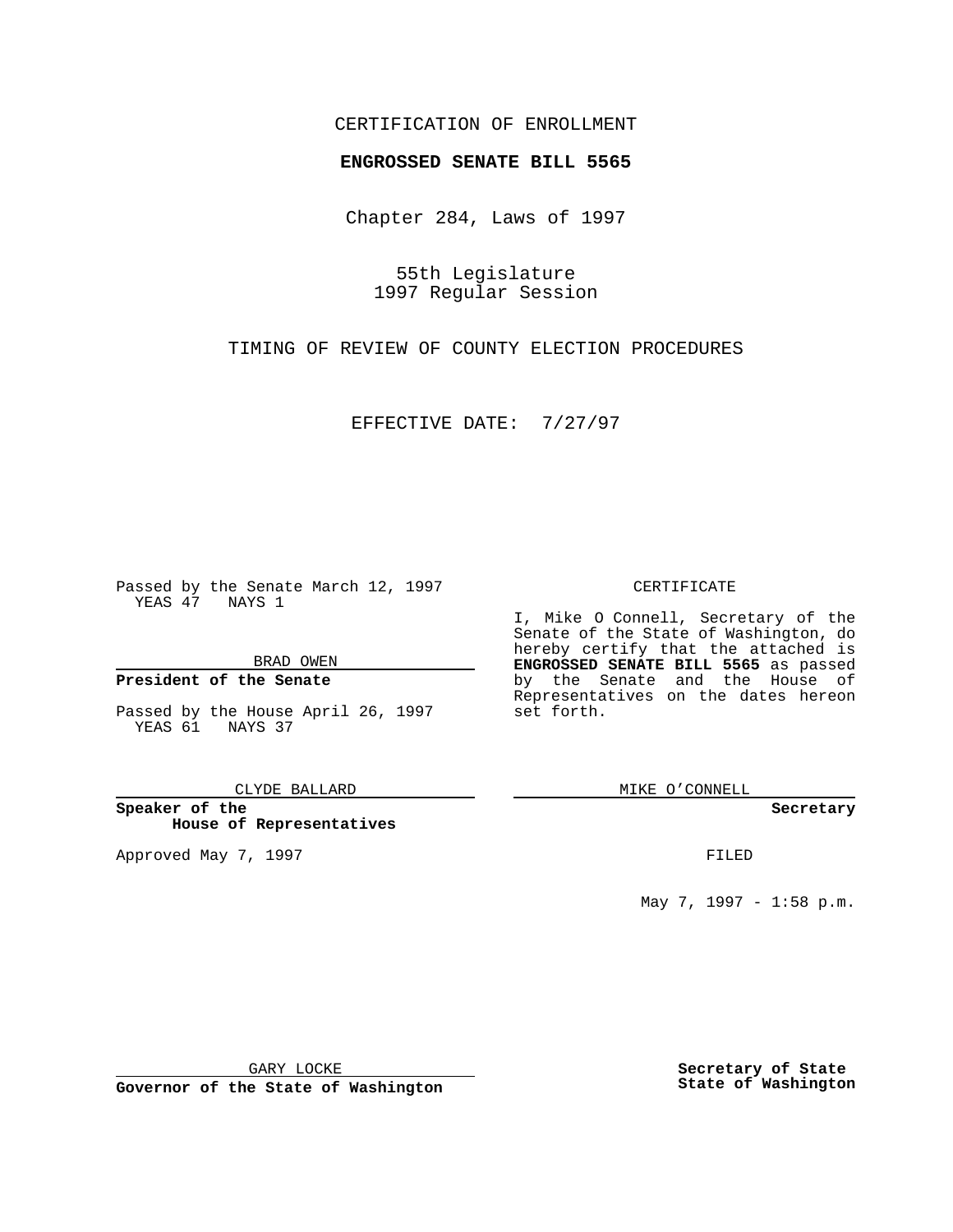## **ENGROSSED SENATE BILL 5565** \_\_\_\_\_\_\_\_\_\_\_\_\_\_\_\_\_\_\_\_\_\_\_\_\_\_\_\_\_\_\_\_\_\_\_\_\_\_\_\_\_\_\_\_\_\_\_

\_\_\_\_\_\_\_\_\_\_\_\_\_\_\_\_\_\_\_\_\_\_\_\_\_\_\_\_\_\_\_\_\_\_\_\_\_\_\_\_\_\_\_\_\_\_\_

Passed Legislature - 1997 Regular Session

**State of Washington 55th Legislature 1997 Regular Session By** Senators Winsley, Haugen and Hale; by request of Secretary of State Read first time 01/31/97. Referred to Committee on Government Operations.

 AN ACT Relating to review of county election procedures; and amending RCW 29.60.070.

BE IT ENACTED BY THE LEGISLATURE OF THE STATE OF WASHINGTON:

 **Sec. 1.** RCW 29.60.070 and 1992 c 163 s 9 are each amended to read as follows:

 (1)(a) The election review staff of the office of the secretary of state shall conduct a review of election-related policies, procedures, and practices in an affected county or counties:

 (i) If the unofficial returns of a primary or general election for a position in the state legislature indicate that a mandatory recount is likely for that position; or

 (ii) If unofficial returns indicate a mandatory recount is likely in a state-wide election or an election for federal office.

 Reviews conducted under (ii) of this subsection shall be performed in as many selected counties as time and staffing permit. Reviews conducted as a result of mandatory recounts shall be performed between the time the unofficial returns are complete and the time the recount is to take place, if possible.